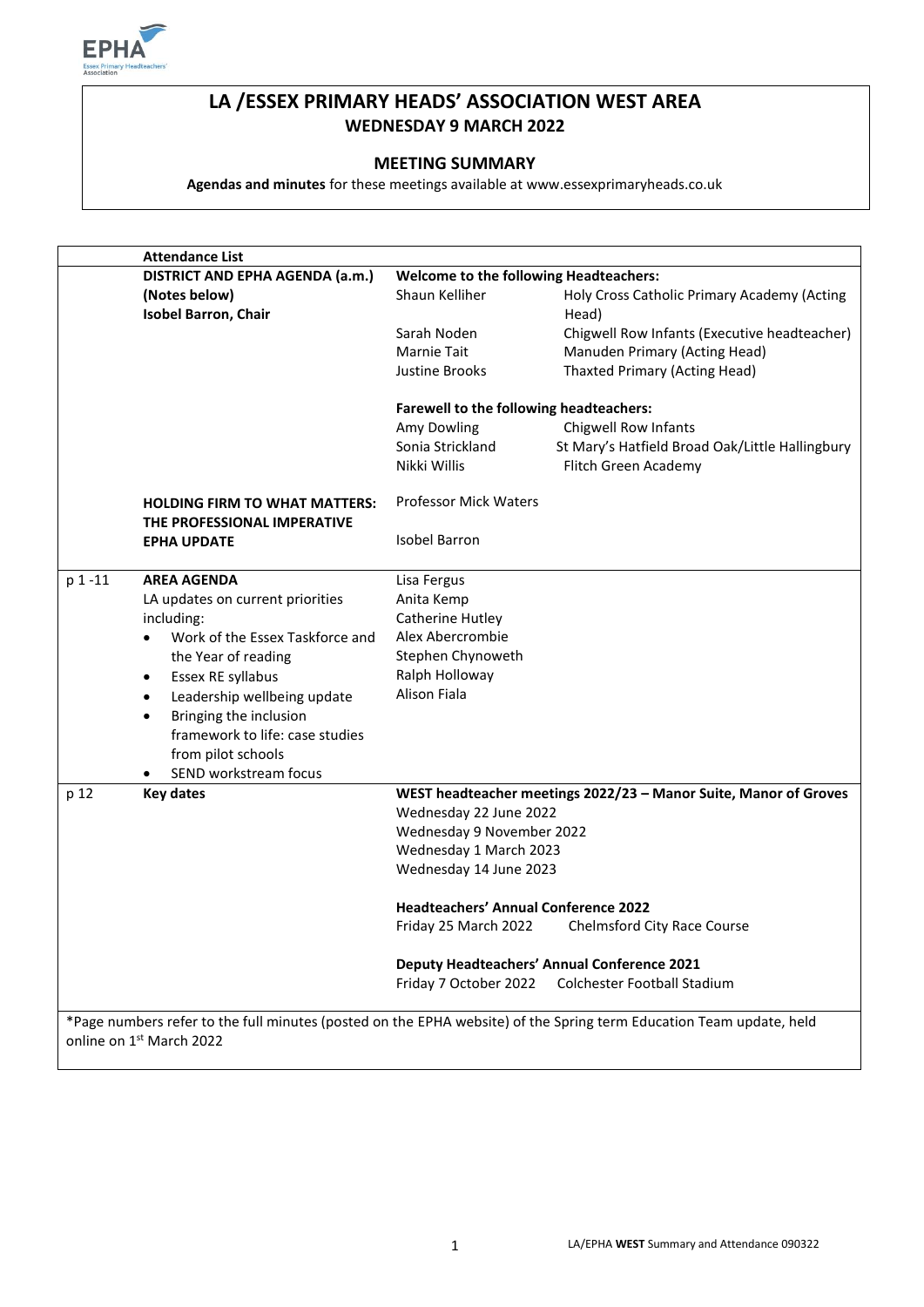

# **LA /ESSEX PRIMARY HEADS' ASSOCIATION WEST AREA WEDNESDAY 9 MARCH 2022**

### **MEETING SUMMARY**

**Agendas and minutes** for these meetings available at www.essexprimaryheads.co.uk

### **Present**

Gina Bailey William Martin Schools Alison Kerrell Great Bardfield Primary Isobel Barron Roseacres Primary/ West Chair Dale Bateman Coopersale & Theydon Ian Kendal Our Lady of Fatima Trust Nikki Batt Moreton CE Primary Lucy Mawson Stebbing Primary Anne Marie Black St Alban's CE Primary Christine Peden Pear Tree Mead Primary Justine Brooks Thaxted Primary Teresa Phillips Thomas Willingale School Casey Cox St James CE Primary Colin Raraty Rodings Primary Matt Curzon St Mary's CE Primary David Rogers Bentfield Primary Michael Doughty Milwards Primary Helen Russell Chipping Ongar Primary Mary Evans **Henry Moore Primary** Marnie Tait Manuden Primary Elizabeth Gelston Hatfield Heath Primary Linda Todd Elsenham CE Primary Lisa Gibbs Leverton Primary Joanne Willcox Hillhouse CE Primary Katie Henson St Andrew's North Weald Nikki Willis Flitch Green Academy Chris Jarmain St Mary's CE Primary Claire Kearney William Martin Schools **In Attendance**

Professor Mick **Waters** 

Llewellen Lawson Dr Walker's CE Primary

Pam Langmead EPHA Professional Officer Sarah Cowley Henry Moore Primary Education Consultant

Note: If your attendance or apologies have not been noted please contact the EPHA Professional Officer at [pam@langmead.me.uk](mailto:pam@langmead.me.uk) for amendment.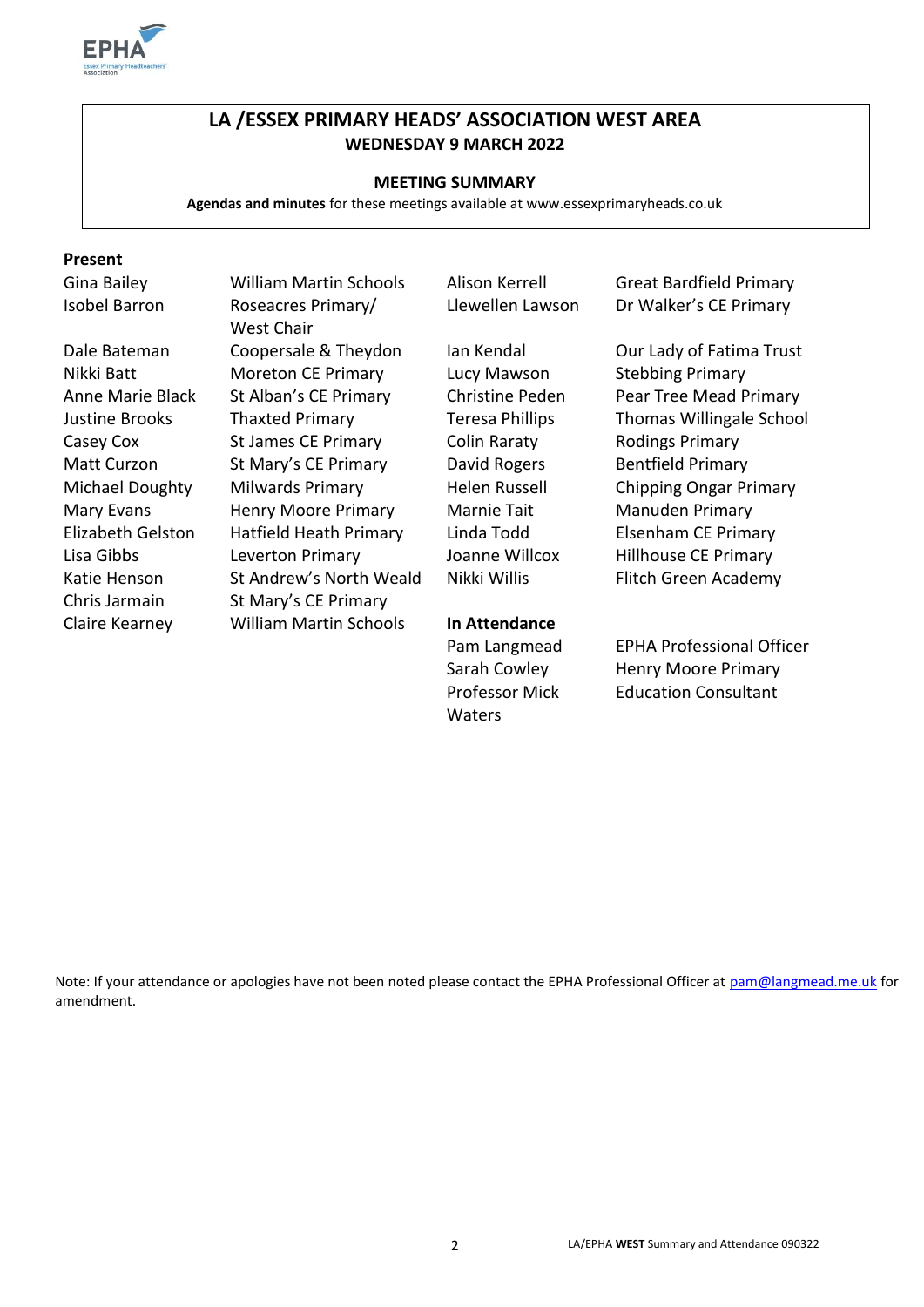

## **WEST EPHA AREA MEETING MINUTES 9 MARCH 2022**

## **1. WELCOME**

Isobel Baron, the West Area Chair welcomed headteachers to the meeting, in particular the following new heads:

| Shaun Kelliher | Holy Cross Catholic Primary Academy (Acting Head) |
|----------------|---------------------------------------------------|
| Sarah Noden    | Chigwell Row Infants (Executive headteacher)      |
| Marnie Tait    | Manuden Primary (Acting Head)                     |
| Justine Brooks | Thaxted Primary (Acting Head)                     |

### **Farewell to the following headteachers:**

| Amy Dowling      | Chigwell Row Infants                                      |
|------------------|-----------------------------------------------------------|
| Sonia Strickland | St Mary's Hatfield Broad Oak/Little Hallingbury Primaries |
| Nikki Willis     | Flitch Green Academy                                      |

Isobel noted the tragic and untimely death of Sue McGuiggan, former head of Holy Cross Catholic Primary in Harlow, who passed away in October. She was the headteacher for over 20 years and will be much missed by her colleagues and the whole community.

If you are leaving please make use of the EPHA new heads' checklist, and complete it for your successor. This is available on the EPHA website at <https://essexprimaryheads.co.uk/info-and-documents/good-practice/>

# **2. HOLDING FIRM TO WHAT MATTERS: THE PROFESSIONAL IMPERATIVE Professor Mick Waters**

The last couple of years have been incredibly challenging for everyone connected with schooling. The levels of demand on individuals have been significant and maintaining a healthy and optimistic outlook is vital for both sustaining teams and planning future development. So many have recognised the important role that schools play within their community and, as we move forward, there is a growing awareness of the possibility of meeting the future with a renewed emphasis upon hope, ambition and collaborative partnerships.

This session reflected on the role of leadership in moving the learning agenda forward at a time of challenge whilst showing due care for all colleagues and ourselves. Of course, what matters most is children's learning and the session will explore issues to do with how teachers can be supported in effective teaching and implementing the intent of curriculum. The session referred to some of the issues raised in Mick's very recent book (written with Tim Brighouse) called 'About Our Schools: improving on previous best'.

Mick Waters has consistently been a down-to-earth voice in the increasingly complex world of education for many years. He has regularly endeared himself to school communities in the UK and overseas by talking the sort of sense they needed to hear - practical, challenging, inspiring, insightful, engaging. His unique perspective, closeness to the classroom and ability to see innovation in terms of its impact on learners mean his views are always worth listening to.

Mick explained how his book was created: he and Tim Brighouse talked to over 100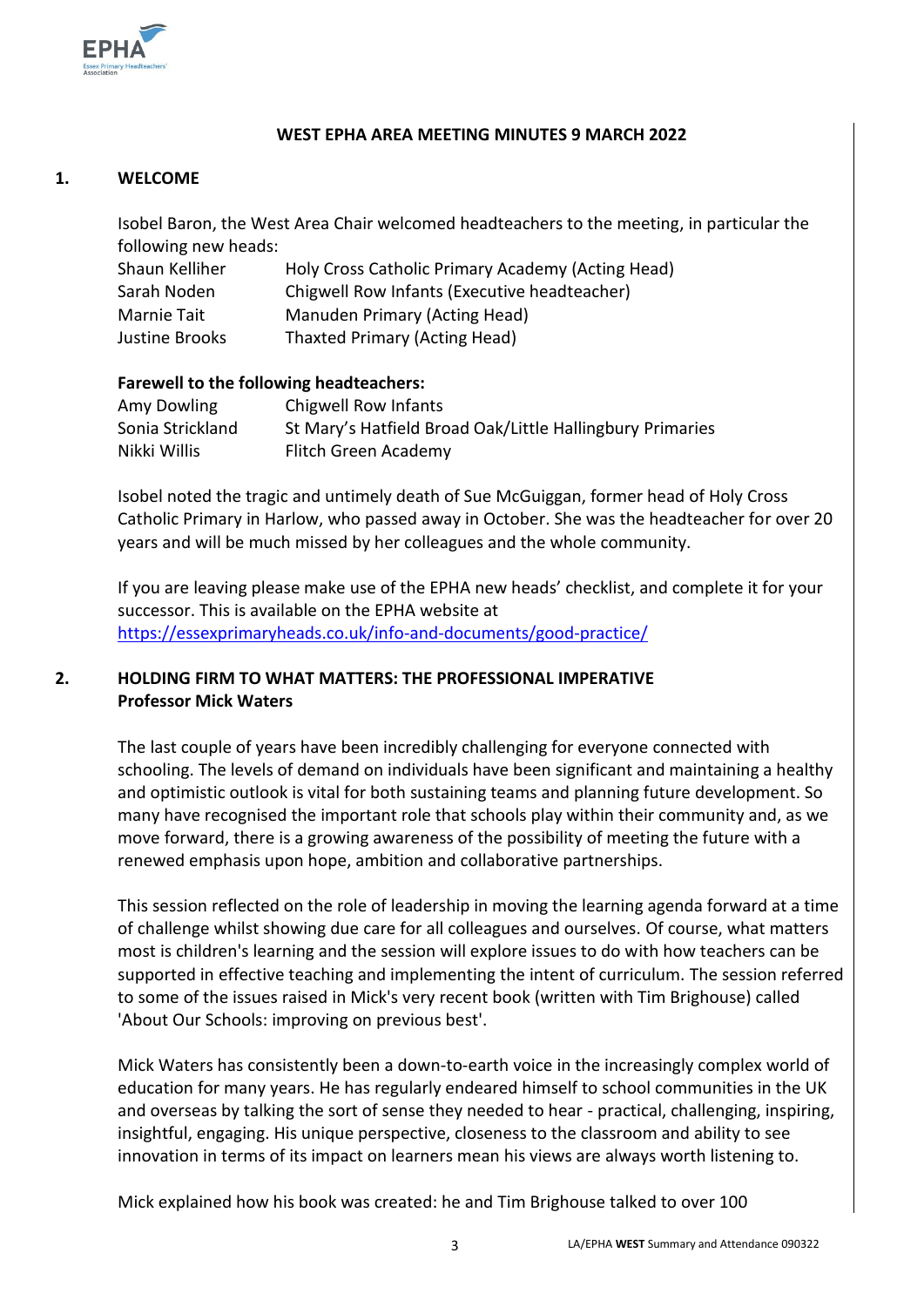

contributors, including education secretaries, school ministers, and other education leaders from the past 40 years. The book examines in detail the turbulent years of education policy and practice from the last 1970s to the present day, and sets out what policy-makers and education leaders can do to enable their schools to improve on their previous best. Through revealing and forthright interviews with 14 secretaries of state – from Kenneth Baker to Michael Gove and Gavin Williamson - together with many other leaders in education – they provide fascinating insights into the various evolutions and revolutions that have taken place in English state education since 1976.

He described leadership in schools as "dancing on a shifting carpet". There are a number of levers that leaders use to persuade others in order to get things done:

- The promise of an enhanced professional lifestyle e.g. efficiency, more effective way of working
- Reference to others e.g. Ofsted, Local Authority, MAT, governors, DfE
- Professional conscience
- Reasonably argued case for change

Mick suggested that these four drivers will vary depending on circumstances, approach and so on. During the pandemic, the levers have been dominated by reference to others – i.e. Covid regulations, and a professional conscience – a need to protect and support children, particularly those who are disadvantaged and vulnerable.

The ages of state education

1870 – "provider of last resort" - state education introduced for all children up to the age of 11

1944 – "optimism and trust" – a hierarchical system introduced

1968 – "doubt and distrust"

1988 – increased centralisation, markets and managerialism

2020 – hope, ambition and collaborative partnerships

|      | <b>Headteacher role</b> |                         | Leadership shift      | <b>Structural change</b>  |
|------|-------------------------|-------------------------|-----------------------|---------------------------|
| 2020 |                         | Answerable to LA or     | 2012 end of NCSL      | 2012 RSCs                 |
|      |                         | <b>MAT</b>              | <b>2011 NEL</b>       | 1010 academies            |
|      |                         | Responsible for         | 2005 ECM              | 2005 flexi-pay            |
|      |                         | outcomes                | 2002 DCS (Climbie)    | 2003 SIPs                 |
|      |                         |                         | <b>2000 NCSL</b>      | 2001 Assistant HTs        |
|      |                         | Safeguarder             | 1998 floor targets    | 1999 Threshold            |
|      | $\bullet$               | Responsible for the     |                       | 1998 STP&C document       |
|      |                         | performance of staff    |                       |                           |
| 1995 | $\bullet$               | School manager to       | Data sets             |                           |
|      |                         | leader                  | 1992 ofsted           |                           |
|      |                         |                         | 1991 SAT <sub>s</sub> | 1990 LFM (local financial |
|      |                         | Responsible for quality | 1989 GCSE             | management)               |
|      |                         |                         | 1988 Nat Curriculum   |                           |
|      |                         | Responsible for site    |                       | 1984 HT appraisal         |
|      |                         |                         | 1980 computers        | 1978 Warnock              |
|      |                         |                         |                       | 1977 Governors            |
|      |                         |                         |                       | 1974 Houghton             |
| 1970 |                         | LEA contact in school   |                       | 1971 ROSLA (rise of       |
|      |                         |                         |                       | school leaving age) to 16 |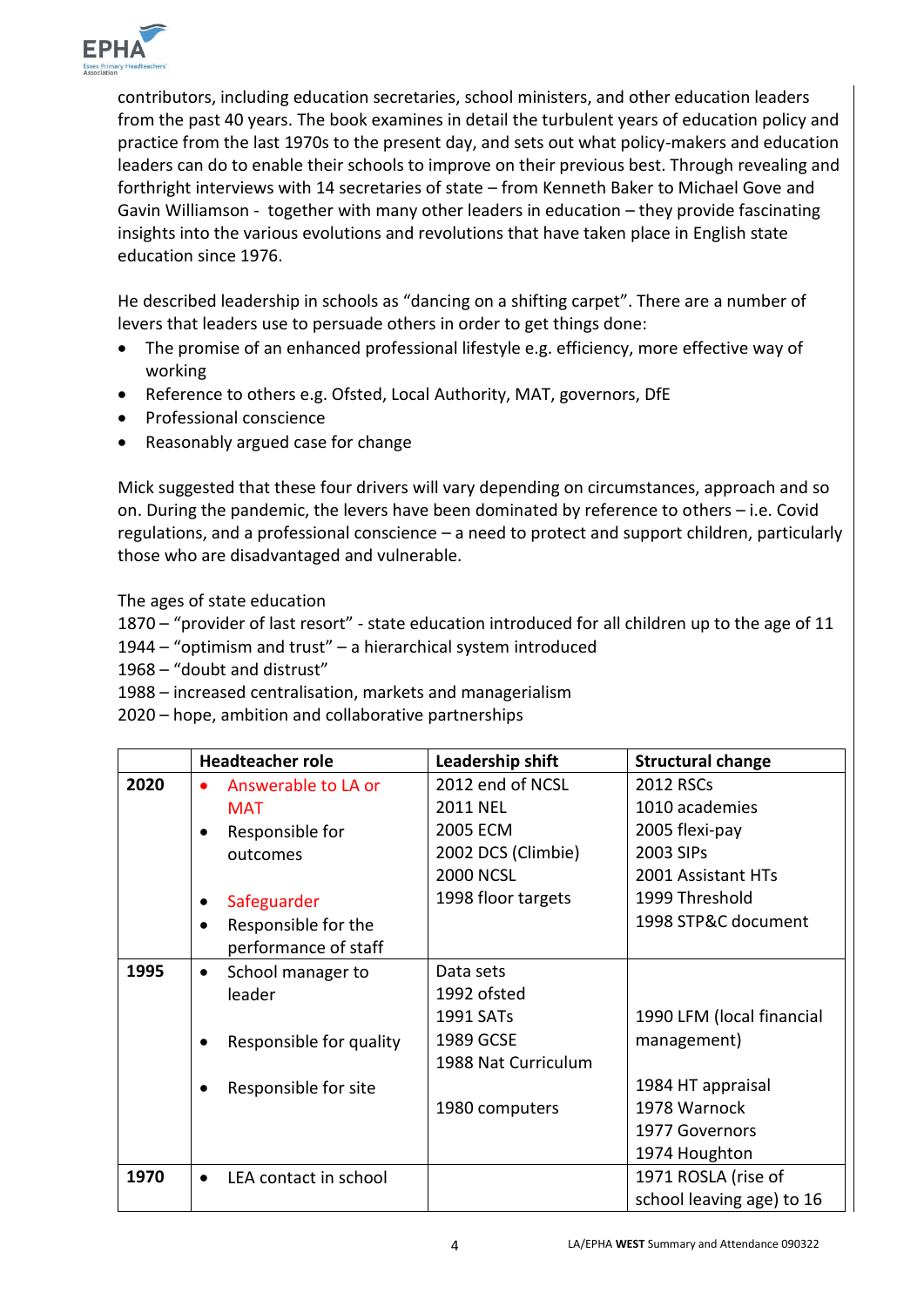

|      | Staff voice and rep<br>Organiser<br>Resourcing | <b>PTAS</b>       | 1965 advisers<br>1961 DHTs in primaries          |
|------|------------------------------------------------|-------------------|--------------------------------------------------|
| 1944 | <b>Community figurehead</b>                    | 1950 phase change | 1947 ROSLA (rise of<br>school leaving age) to 15 |

We live in a changing world, notably:

- An aging population
- The gap between rich and poor
- Global shifts of people
- Artificial intelligence and nanotechnology
- Climate change and sustainability

Education must take account of the opportunities and challenges. Mick noted some real strengths of today's system:

- Accomplished leadership
- Business-like, efficient teachers
- Collaboration between schools
- Concern for the wellbeing of pupils
- A belief in communities and the role of SEND

However, there are some key areas to address:

- SEND
- Admissions
- Key Stage 3
- The Achilles heel of transition
- The start of formal learning
- Family and community ills
- Technology challenges

Mick shared some of his ideas and techniques for writing and cross curricular work, such as EXHIBITION 250, a project that was taken up over 25 days by 10 schools.

A curriculum framework – the start rather than the end

- Developing a curriculum takes a long time of it is done properly
- Curriculum never stands alone
- The curriculum is only real when it meets the child
- Teachers unintentionally distort the curriculum
- Leadership has to ensure it meets its aims
- Flexibility needs respect for the principle

Mick's presentation went on to explore current problems for leadership, does the detail match the big picture, the integrity of a unit of work, and considering what we want pupils to know how to do…

He gave guidance about "ten steps to a skiving school" and the intent and implication of an indepth curriculum.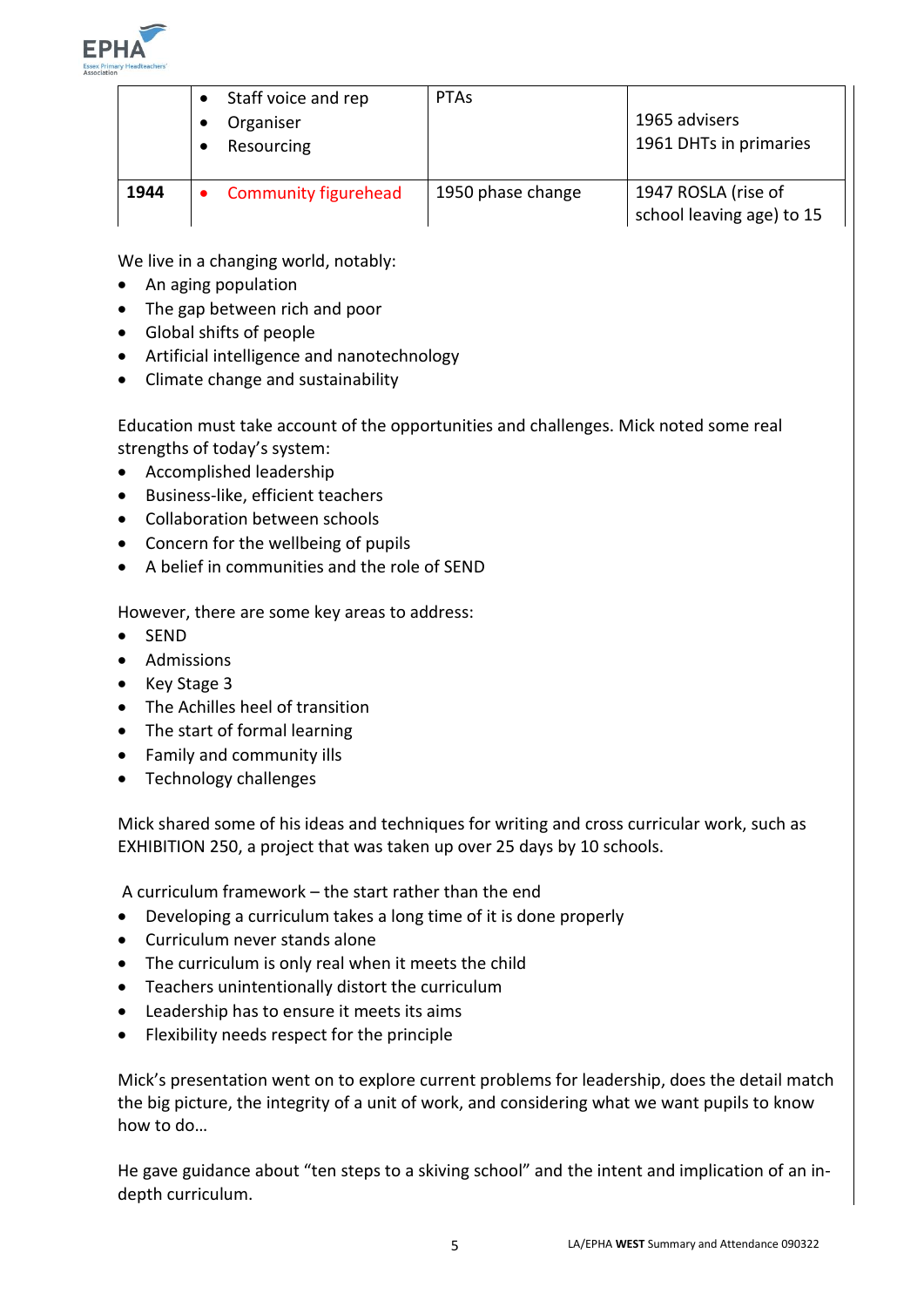

Mick referred the last chapter of his book, which shares 39 steps to success, for the future of the education system.

The presentation slides are available from the EPHA Professional Officer – email pam@langmead.me.uk

#### **3. WEST EPHA MEETING**

Isobel Barron shared the following information:

**a) The Spring term EPHA newsletter**, including dates for the 2021/22 school year, was circulated to headteachers in advance of the meeting -these can also be found on the EPHA website [www.essexprimaryheads.co.uk.](http://www.essexprimaryheads.co.uk/)

# **b) Evaluations of the area meetings**

Isobel acknowledged the changed format this term, with the usual LA Education Team update online rather than at the beginning of the headteacher meeting. We will be going back to "normal" next term, with the LA update in the morning and the safeguarding forum, led by Jo Barclay, in the afternoon.

The Professional Officer will send out a questionnaire after the meeting to ask everyone's opinions about the termly headteacher meetings and, in particular, the format used this term.

## **c) Conferences**

The annual Headteachers' conference will be held on Friday 25 March 2022 at Chelmsford City Race Course. Please note the change of date and venue, to enable us to accommodate everyone who wants to attend. The programme and booking form for the conference has been emailed to headteachers – please contact Pam Langmead if you want to attend. Key note speakers include Lady Marie Stubbs, Gillian Bridge and Ben McBean.

Next year's Deputy Headteachers' conference will be held on Friday 7 October 2022, at the Colchester Football Stadium. Presenters will include Jonathan Bond and Lee Parkinson (of Mr P fame).

### **d)** WEPHA meetings

The dates of the WEPHA conferences (held in the Collonade Suite, Manor of Groves) are:

- Friday  $20^{th}$  May 2022 Andrew Hall presenting
- Friday 30<sup>th</sup> September 2022
- Friday  $27<sup>th</sup>$  January 2023
- Friday 19 May 2023

## **e) Managing Complaints**

EPHA has had a key focus this term on the management of complaints, recognising how challenging and time consuming they can be for headteachers.

Alongside two training sessions, delivered by Natasha Taylor, EPHA has developed a number of resources:

- Refreshed model complaints policy/procedures;
- Updated concerns/complaints leaflet;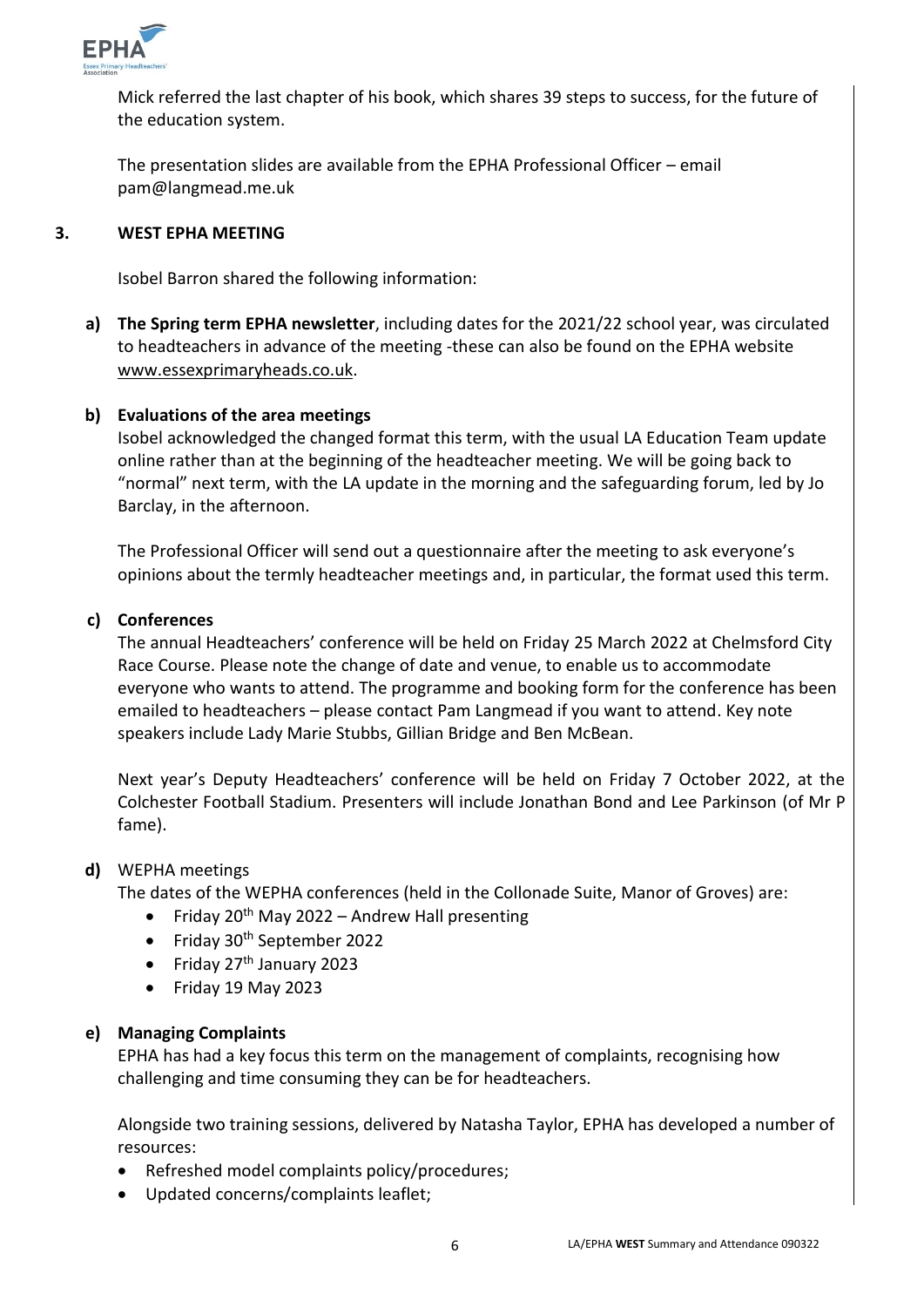

- Rewrite of the Complaints Toolkit, now in line with the DfE 2019 guidance;
- A 7-minute staff meeting on managing complaints.

All of these resources are available on the EPHA website.

The online training session was also recorded – the link to the recording can be found at <https://youtu.be/p8bXEMFzExE>

### **f) Small Schools Support group**

There are 59 schools in Essex with fewer than 120 pupils on roll; the smallest currently has just 40 children. Running a small school comes with its own unique challenges, the size of the budget being just one.

Other problems include the limited number of staff, including the size of the leadership team, the fact that a small-school head often has a timetabled teaching commitment, lacks administrative and support staff, and often has no caretaker – all of these pressures have to be managed and it is usually the headteacher who fills the gaps.

In addition there are logistical challenges, including how to deliver and lead the curriculum, educational visits and trips and so on. Parents of children with special educational needs often feel that a small school will offer a nurturing and secure space for their child – and they often do – but this adds hugely to the pressure on an already limited budget. Many of these schools are rural and the difficulty of accessing support from other services adds to their workload.

Finding and recruiting good governors is a challenge for all schools, but may be even harder in a small school in a rural location, with a limited local population.

EPHA recognises all of these issues, and so has decided to set up a Small Schools group, to support these headteachers and to offer a regular forum for discussion, as well as a chance to share ideas and expertise. The first meeting of the group will be on Thursday  $17<sup>th</sup>$  March at 3.30 pm – the Professional Officer has sent an invitation out to the small-school heads; we look forward to developing the group and offering support to these schools.

**g) SEND Strategy – please try to complete the survey about Early Intervention and Inclusion** Following on from the recent Education Essex editorial and agenda items at EPHA and Headteachers Round Table meetings on the Inclusion Framework, the LA is completing a wide reaching piece of research and evaluation related to early intervention and the Inclusion Framework.

The **research and literature review** looks at statutory processes, provision in Essex and pupil life trajectories. The conclusion supports a shift in culture and practice across the local area towards early and timely intervention.

There is now an online **survey** to all schools to build on the research and determine what this could mean in practice in Essex, particularly what support, processes and initiatives are needed to enable and enhance inclusion in mainstream settings. The survey is an online activity with closed questions for the purposes of data analysis. This will be combined with qualitative information, feedback and case studies to inform recommendations going forwards.